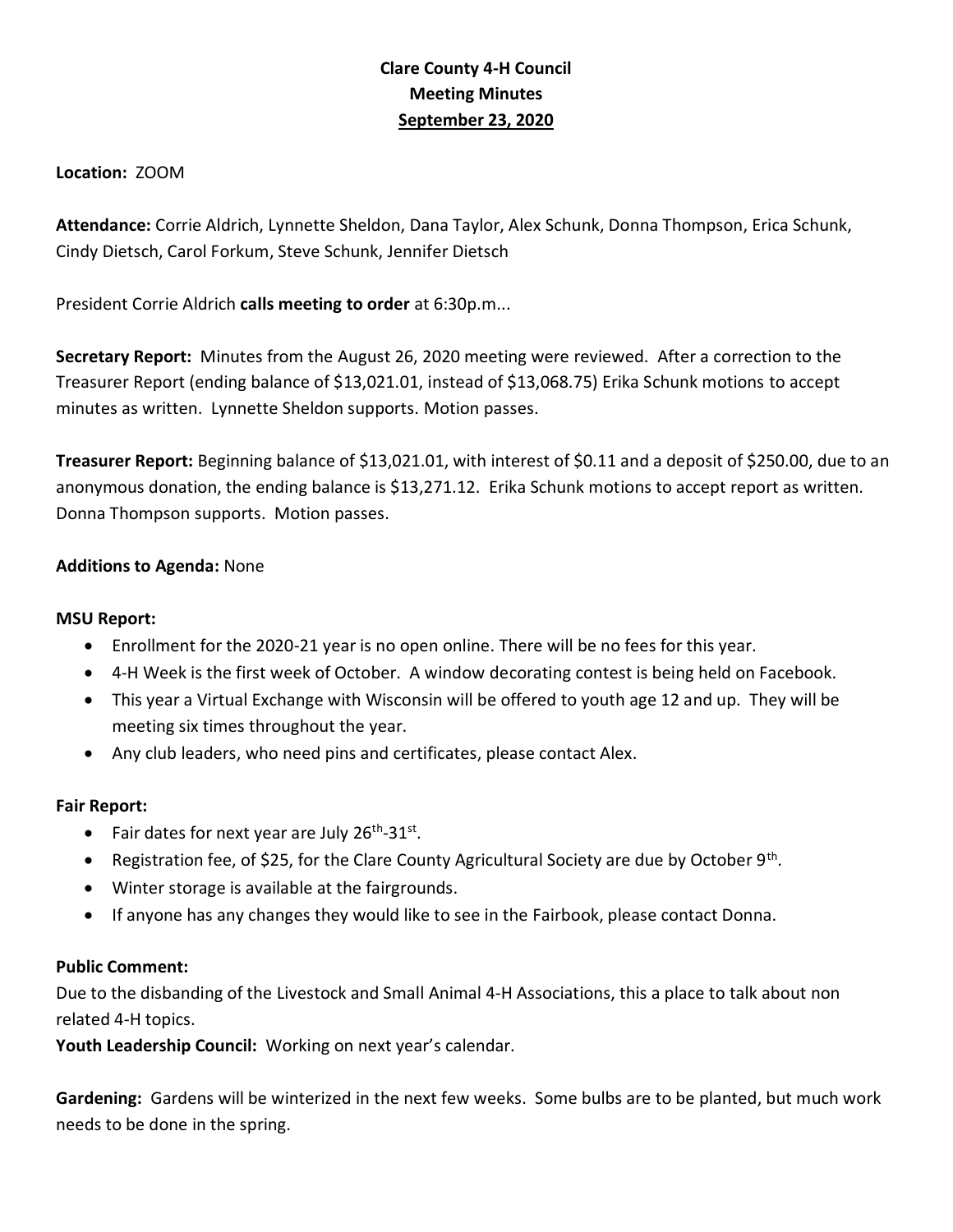Banquet: Virtual Awards Ceremony on November 10<sup>th</sup> at 7pm via Zoom. Members will need to register on Zoom in order to attend.

**Budget:** Committee will meet in October.

**Fundraisers:** MSU has a crowd funding campaign running through October (looks like a Go Fund Me page). The goal is to make \$5000.00. Clare County will get 100% of the funds and can be used for any 4-H need.

**Foodstand:** Glass has been ordered for the window.

**Properties:** Moving forward with a title search.

Awards: Applications are due by October 5<sup>th</sup>. Make sure to send a picture of the youth to Alex.

**Ambassadors:** Last year's Ambassadors will remain, along with any new applicants.

**Milk Booth:** Nothing

**Unfinished Business PEP-**None

**Activity Kits-** 9 were ordered

**Volunteer/Leader Training-** No one is interested in doing Zoom training. Donna Thompson **motions to give all clubs one point towards Honor Clubs for those leaders who attend a volunteer meeting this year.** Carol Forkum supports. Motion passes.

#### **New Business**

After disbanding, Livestock has decided to donate their funds to the Youth Leadership Council. According to the bylaws of the Clare County 4-H Council, when an association disbands the money goes to Council. Cindy Dietsch **motions to have Council donate the Livestock funds to the Youth Leadership Council.** Donna Thompson supports. Motion passes.

**Committees:** Alex will email a link with signups for the various committees that meet throughout the year.

#### **Elections:**

The positions of President, Vice President and Secretary are up for election. Donna Thompson **motions that the positions stay the same, with Corrie Aldrich as President and Dana Taylor as Secretary.** Erika Schunk supports. Corrie and Dana accept the positions.

Dana Taylor nominates Jennifer Dietsch for Vice President. Jennifer accepts the nomination and runs unopposed. She is the new Vice President.